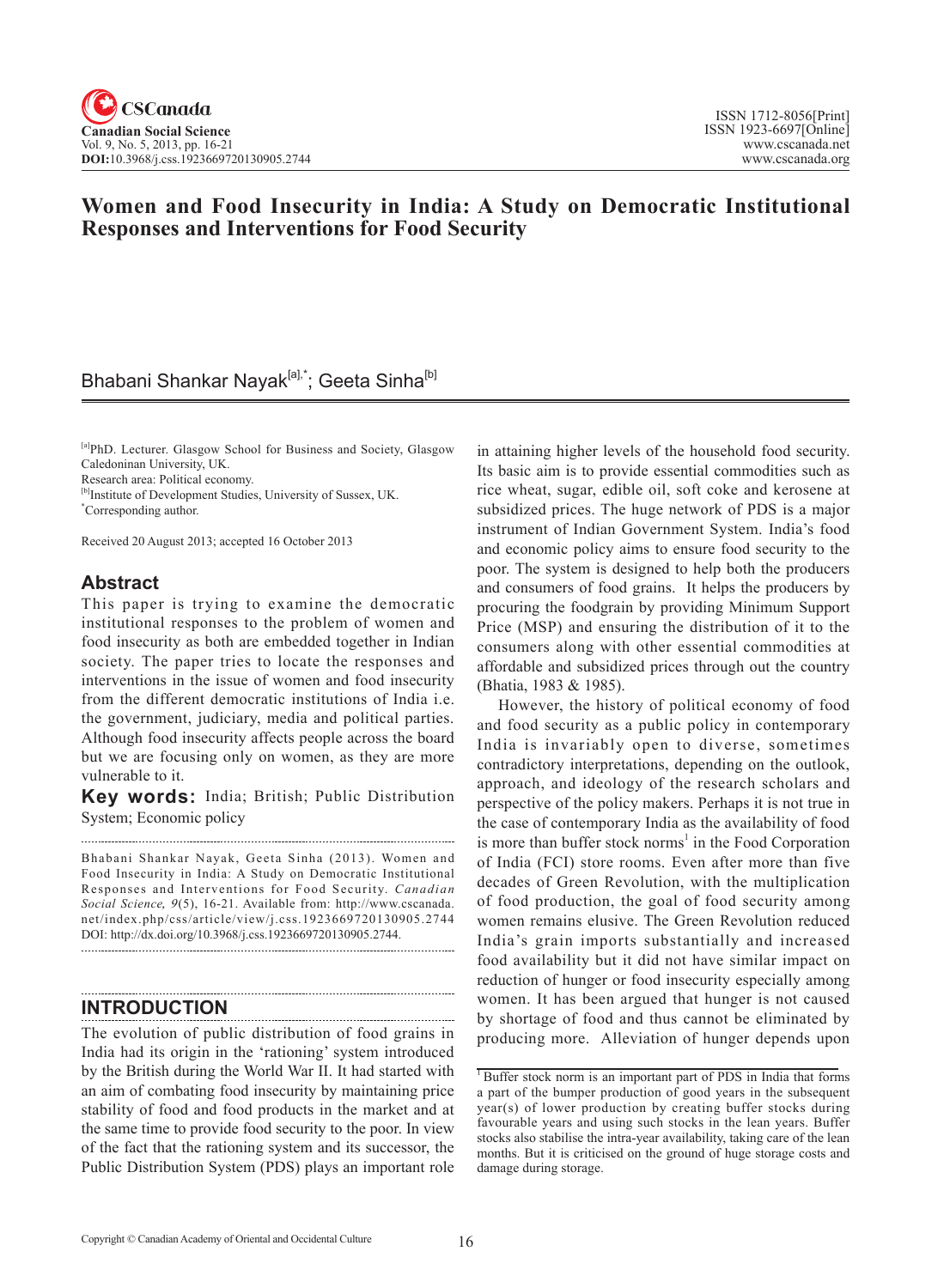the economic, political and cultural rules that people make (Rosset and Frances, 2001). Thus, food insecurity is not about the supply of food but about distribution, hence a focus on entitlement is necessary to achieve food security (Devereux and Simon, 2001, pp.13-31).

This paper is divided into three sections for an intensive study to locate different institutional dynamics while looking at the issue of women and food insecurity in India. The paper begins with a general introduction on the evolution and working of Public Distribution System (PDS) as a food security policy in India and its contribution for achieving food security among women. The second section of the paper deals with conceptualization of food security to understand and analyze the intensity of food insecurity amongst women. The third section tries to understand the relationship between women and food insecurity to map out their vulnerability in comparison to men. It deals with democratic institutional responses and interventions to address the vulnerability of women to food insecurity. The analysis is based upon the available secondary literature and data. The findings of my study indicates that though there are democratic and institutional interventions by different pillars of Indian democracy and it has been playing a major role towards the achievement of food security among women but the problem of food insecurity still persists among women. It demands more proactive role and response from the different pillars of Indian democracy to realize the goal of food security among women in their day to day life.

## **1. C O N C E P T U A L I Z I N G F O O D INSECURITY IN INDIAN SCENARIO**

Food insecurity as an issue has became prominent in the 20th century and has been a topic of considerable attention. The conceptualisation of food security is necessary to understand the issue of food insecurity. One of the common conceptualisation comes from the World Food Conference, 1974 which asserts that "every man, woman and child has the inalienable right to be free from hunger and malnutrition." In 1983, FAO expanded its concept of food security as "ensuring that all people at all times have both physical and economic access to the basic food that they need". The World Bank Report (1986) has elaborated food security as "access of all people at all times to enough food for an active, healthy life".

However, food security indicates the availability of food at all times, accessible to all the people in terms of quantity, quality and nutritional adequacy and needs to be acceptable within a given culture and food habit. It is indicated by physical and economic accessibility of right to food, which is an inalienable human right. The physical access to food depends on production, procurement, storage, buffer stock and supply of food where as the

economic access to food demands purchasing power of the consumers. In India, PDS as policy covers all the above items necessary for food security.

However, the PDS as a food security policy over these years, there have been important changes in the scale and scope of public distribution. In the 1990's under the regime of orthodox economic reform and structural adjustment, the policy of PDS is regarded as the financial burden for the Central Government. So, the reduction of food subsidy became an important move by the government to target the system with less food subsidy in budgetary allocation. In this way, the government is trying to dismantle the system forgetting the problem of food insecurity. By characterizing the existing universal PDS as inefficient, more leakages, less benefit to the poor and mal-administration, the government has shifted its operation to target orientation and revamped orientation of PDS (Swaminathan, 1996 & 2000). The current study focuses on the issue of food insecurity among women and the democratic and institutional<sup>2</sup> interventions to combat it.

From the above analysis, it is clear that food insecurity means lack of timely availability and accessibility of nutritionally adequate food. Though food insecurity as a problem affects people across gender, women are more vulnerable to it due to lack of accessibility. This argument is further developed in the following section.

# **2. WOMEN AND FOOD INSECURITY IN INDIA**

Women are the majority of the India's agricultural producers, playing important roles in fisheries, forestry as well as in agriculture and agro-farming. Women produce more than 50 percent of the food grown in India. In rural India, agriculture and allied industrial sectors employ as much as 89.5% of the total female labour and thus contribute immensely for the household income (CSO, 1995). In overall farm production, women's average contribution is estimated as 55% to 66% of the total labour with percentages much higher in certain regions (Venkateswaran, 1992). In this way, women in India grow most of the crops for domestic consumption and are primarily responsible for preparing, storing and processing food. They also handle livestock, gather food, fodder and fuel wood and manage the domestic water supply. In addition, they provide most of the labour for post-harvest activities. Women hold a share of only 25.7% in earned income but their contribution to the household income is even being underestimated. This puts women in a food insecure position. As a result, approximately 35% of the households below the poverty line are headed by women

<sup>&</sup>lt;sup>2</sup> For a discussion on institutional democracy in India; see, Chandhoke, Neera (2005).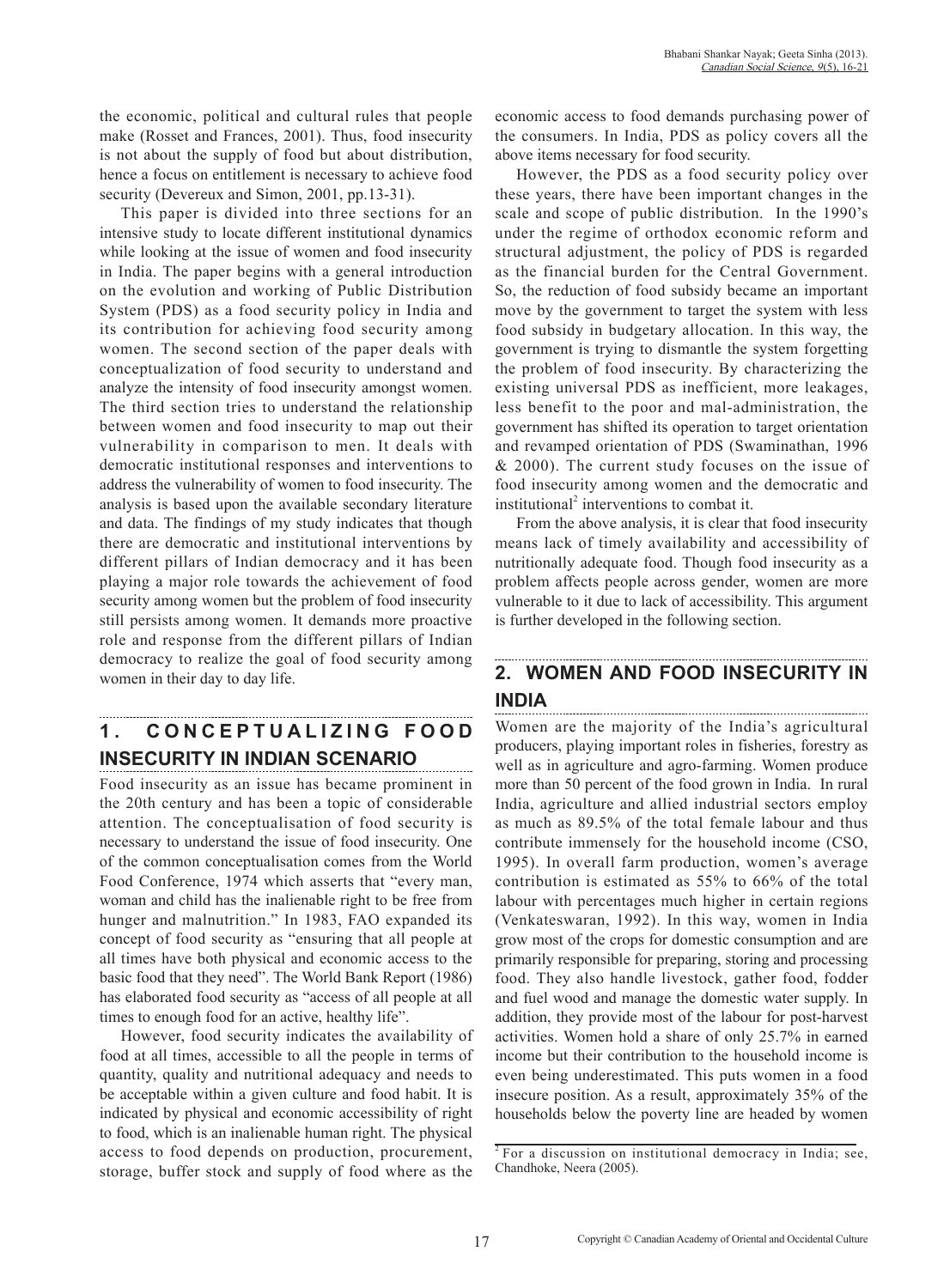(Venkateswaran, 1992). The food insecurity has further increased the proportion of pregnant women (age 15-49 aged) with anaemia is as high as 88% (UNDP, 1997).

The above analysis shows that the women play a crucial role in food security both at household and national levels but they suffer from food insecurity which needs urgent attention to address their problems. The achievement of food security amongst women could enhance their capacities. Food security among women can contribute significantly to improve the nutritional and health status of women, and thus, women who enjoy good health are better able to contribute to economic development. "Food security in a household is pervasively linked to the control they have over household resources and the access they have to household incomes" (Hart, 1986; Evans, 1991; Kabeer, 1991 & 1995 as cited in Devereux & Simon, 2001). In India men are the owners of all household income and women are denied any direct access to household income that put them in a position of food insecurity. However, various studies of the FAO (1995 & 1996) on women and food security have noted that given the crucial role of women in providing food security, the public policy needs to give special attention to remove the barrier to access the productive resources like access to land, credit and productivity-enhancing inputs and services. The same studies have also indicated that women's limited access to resources and their insufficient purchasing power are products of a series of inter-related social, economic and cultural factors that force them into a subordinate role, to the detriment of their own development and put them in situation of food insecurity.

"When India achieved independence more than 50 years ago, the people of the country were much afflicted by endemic hunger. Since India is often considered to be one of the great success stories in tackling the food problem, the belief in success has to be scrutinised in the light of the grim reality that we can observe."<sup>3</sup> The problem of food security is grimmer in case of women in India as historically women's access to land and access to other resources and income is based on status of women within the family and involved right of use, not ownership (Agarwal, 1994**)**. Without land and secure tenure, a woman cannot access credit and membership in agricultural associations particularly those responsible for processing and marketing. This puts them in food insecure position. So, lack of secure land tenure, lack of access to support networks for credit and marketing etc are among the examples of gender-based discrimination in food security. In this way, an attempt has been made to reflect on the food insecurity among women in India. This will help us to understand the inter relationship between food

security and women in the contemporary food security policy interventions and responses from the democratic institutions of India. Further, the Article 21 of the Indian Constitution, entitled "protection of life and personal liberty" says in its entirety, "no person shall be deprived of his life or personal liberty except according to procedure established by law". This means right to life indicates right to food and the right to food can be seen as a right to "nutrition", and this is indeed the term used in Article 47 of the Constitution of India, thereby making right to food a fundamental constitutional right.

In spite of all the constitutional provisions, women are the worst sufferers of the food insecurity. As a result, the mortality differential is especially sharp among children where girls are dying more than the boys. In the same way mortality rate among women is higher than men that applies to all age group until the late thirties in India (Dreze & Sen, 1989 as cited in Nussbaum, 1999, p.32). Although the current situation has progressed and mortality rate among women has declined but still that the differential in terms of food insecurity exists.

However, food insecurity among women in India have multiple causes that needs to be addressed through public policy in general and by targeting and making special provision for women in the existing food security policy i.e. PDS. Poverty, social, cultural and political institutional arrangements are some of the important reasons for the comparative vulnerability of women in the context of food security (Dreze & Sen, 1996; Sen, 1990, as cited in Nussbaum, 1999, p.32). Thus, food insecurity among women as an issue needs to be addressed both in terms objectivity and subjectivity. Objectively, women's food insecurity needs instant reply through special public policy by targeting PDS for women. Subjectively speaking, the issue demands a transformation in the social and political institutional arrangements. In the next section, I am going to discuss how the democratic institutional set up in India works towards these goals.

## **3. DEMOCRATIC AND INSTITUTIONAL INTERVENTIONS TO ACHIEVE FOOD SECURITY AMONG WOMEN IN INDIA**

The different pillars (the government, political parties, media, and judiciary) of Indian democracy play a vital role in promoting the goal of food security among women since their inception. Although these pillars of Indian democracy are playing an increasing role, there is a growing concern about their ability to function in an inclusive institutional set up. These institutions act as facilitators in creating and sustaining consciousness and public opinion on the issue of food security among women in India. Women are often more vulnerable to nutritional problems and food insecurity because of their lower social and economic status, as well

<sup>&</sup>lt;sup>3</sup> Amartya Sen, speaking on Hunger in India at a public hearing on the Right to Food New Delhi, 10 January 2003.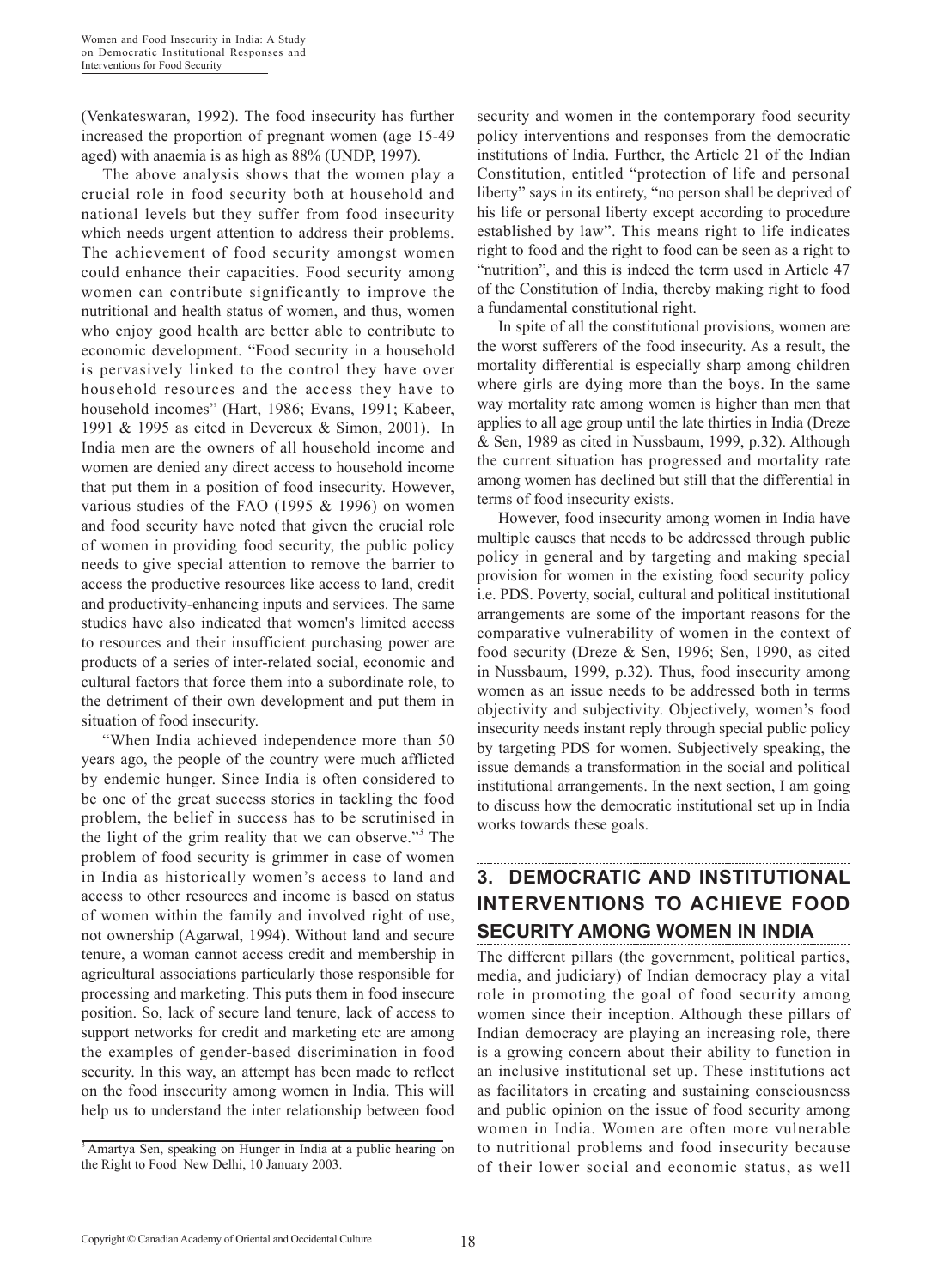as their physiological needs. These are the result of distinct, though interlocking, social relations and institutional processes. It becomes imperative to look at the context in which social relations of gender act to exacerbate or relieve food insecurity through its institutional policy networks. Thus, it is significant to study the institutional interventions and responses to food insecurity among women. As gender analysts have developed Sen's framework of entitlement to focus on the institutional rules, norms and unruly practices from which entitlements are derived and specifically the gender biases that these embody (Kabeer, 1994, 1996, 1997). Thus, it is essential to analyse the ways in which different institutions of Indian democracy responds and intervenes to achieve food security among women.

#### **3.1 Responses and Interventions of Government of India on Women and Food Insecurity**

The Government of India's commitment to provide food to the poor and particularly to women is a part of its constitutional obligation and socialist and welfare orientation of its democratic politics. The problem of food insecurity among women is widespread and a number of deaths were reported in different parts of the country but the response from the Central Government upto 1966 was very less. Whenever, the Centre responded through public policy on food security for women through PDS, it had been handicapped by a short-term, relief-oriented perspective, enabling it to act only when food insecure conditions manifested themselves. However "it has rarely engaged with the long term concern for drought proofing and hunger mitigation, despite injunctions to the contrary by a series of committee reports from the planning commission" (Jayal, 2001, p.43). Regarding the issue of food insecurity and starvation deaths, the Indian Government has often attempted to divert it by putting the blame on bad monsoon, natural calamities and food poisoning. The issue of food insecurity among women is again aggravated by the culture bound unequal position of women in the Indian society. According to the cultural norms, the women needs to be the last one to eat, i.e. the left overs of other family members. Thus, the government of India has made no special provisions for achieving food security among women by targeting this cultural issue. The public policy made by government needs to respond towards the removal of the cultural barriers of women's right to food. After the interventions of the Supreme Court of India, the Government of India has started the schemes like Integrated Child Development Scheme, National Benefit Maternity Scheme for BPL pregnant women, Annapurna Scheme, Antyodaya Anna Yojana, National Family Benefit Scheme and National Maternity Benefit Scheme to provide food security to women. The government's response to food insecurity among women is a part of its welfarist orientation and constitutional obligation for its citizens.

### **3.2 Responses and Interventions of the Indian Judiciary on Women and Food Insecurity**

The highest judiciary (the Supreme Court of India) has played a vital role in bringing the issue of food insecurity to the governments and asked the governments to provide food to the poor, especially to the needs of women and create necessary environment for a dignified life of the human beings and perform it as an obligatory duty.

The judicial intervention and response to food insecurity has derived its strength from the Article 21 of the Indian Constitution. The PUCL has submitted a "writ petition" on April 16, 2001, that has opened up the space for the Supreme Court of India for its judicial activism to combat food insecurity in general and for the women in particular. The PUCL in its "writ petition" has raised three major questions; 1. Does the right to life mean that people who are starving and who are too poor to buy food grains free of cost by the State from the surplus stock lying with the State particularly when it is lying unused and rotting? 2. Does not the right to life under Article 21 of the Constitution of India include the right to food? 3. Does not the right to food which has been upheld by the apex Court imply that the State has a duty to provide food especially in situations of drought to people who are drought affected and are not in a position to purchase food (Chhibbar, 2001; Gaiha, 2003).

As a result of these ongoing proceedings, the Supreme Court has been issuing orders calling upon government agencies to identify the needy within their jurisdictions, and to assure that they receive adequate food. On July 23, 2001, the court said "in our opinion, what is of utmost importance is to see that food is provided to the aged, infirm, disabled, destitute women, destitute men who are in danger of starvation, pregnant and lactating women and destitute children, especially in cases where they or members of their family do not have sufficient funds to provide food for them. Again on September 17, 2001, the court reminded the states that "certain schemes of the Central Government are mentioned which are required to be implemented by State Governments". The court has specially indicated about the schemes like Integrated Child Development Scheme, National Benefit Maternity Scheme for BPL pregnant women, National Old Age Pension Scheme for destitute persons of over 65 years, Annapurna Scheme, Antyodaya Anna Yojana, National Family Benefit Scheme to provide food security to women. On May 2, 2003, the Supreme Court of India has reminded the Government of India on the same issue and asked to double the budget allocation for the above schemes. Again on May 9, 2005, the court asked the government to modify the National Maternity Benefit Scheme as a scheme to provide food security to women.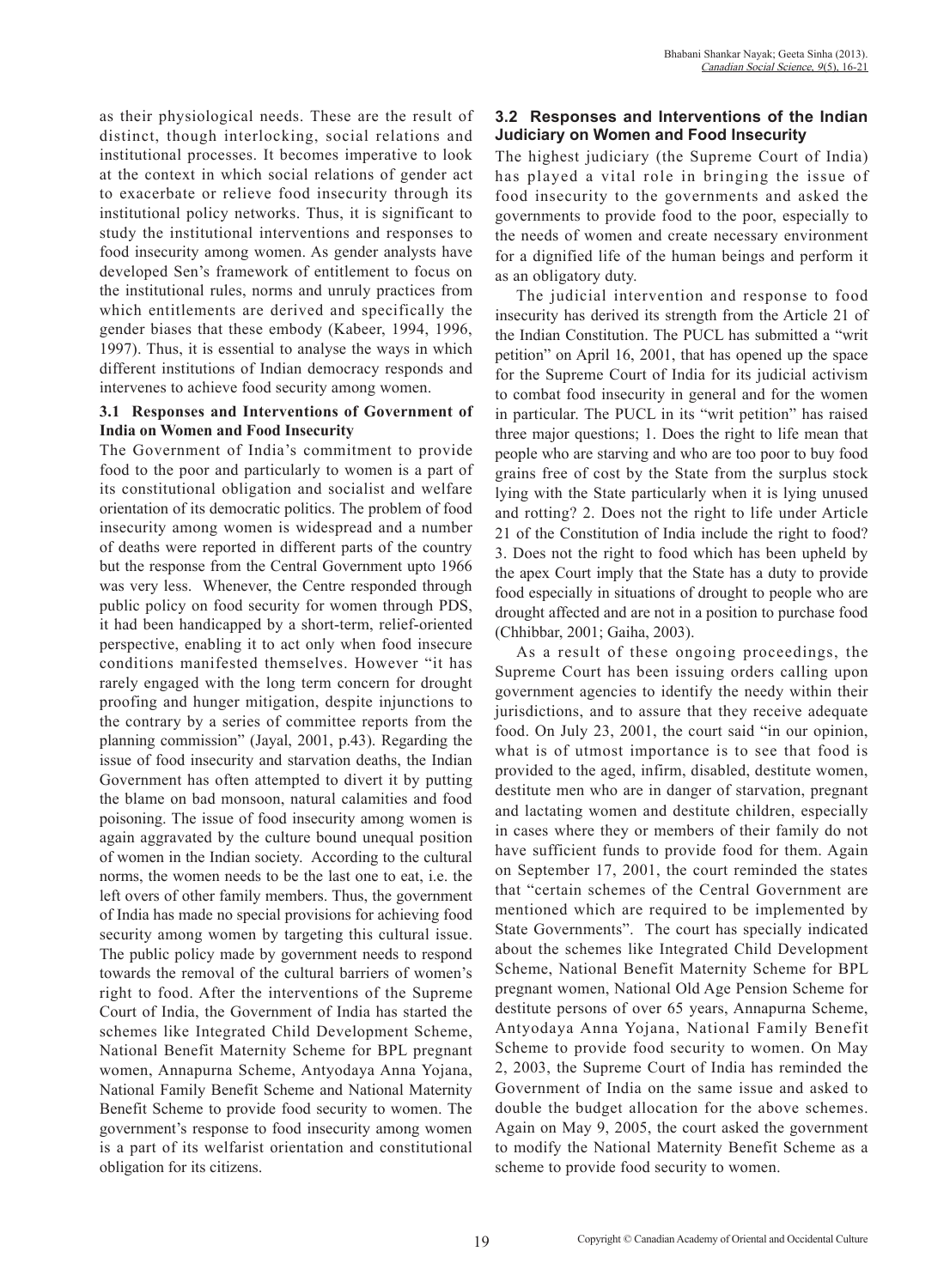#### **3.3 Responses and Interventions of the Indian Media on Women and Food Insecurity**

The mass media both in its print and visual form has played a key role in raising the issue of food insecurity among women in India. The sustained campaign of the Indian media on the issue of growing hunger and starvation deaths among women led to many public actions, political interventions and government actions to combat food insecurity among women. Swaminathan (2003) acclaims further "the mass media, particularly those in the public sector like the Dooradarshan (TV) and All India Radio can play a very important role in making the Hunger-free India movement a success. Community Radio stations, giving location-specific information, should be encouraged to assist other mass media in spreading messages of hope. It will be useful to set up Media Resource Centres for a Hunger-free India". This has made possible for the civil society groups and political parties to raise the issue of food insecurity among women and to create pressure on the government to pay attention towards it.

#### **3.4 Responses and Interventions of the Indian Political Parties on Women and Food Insecurity**

The highlights by media on hunger and starvation deaths among women due to food insecurity are picked up by the political parties in India to mobilize the masses against the government. Basically the opposition parties have always raised the issue of food insecurity both inside Indian Parliament to make policy to combat food insecurity and outside the parliament to pressurize the government. These public actions and political interventions bring instant attention, thereby motivating governments to initiate policy interventions necessary to safeguard public access to food and the capability to achieve this (Sen, 1993, pp.31-32). Thus, the crux of these debates is that protection against starvation deaths among women due to the food insecurity is closely linked with the existence of electoral democracy and the civil and political freedoms necessary to make this operational (Sen, 1989, pp.769-781 & 1990). The political pressure generated by the political parties especially the opposition parties in India on the issue of food insecurity among women has led to the shaping of government policy and in enhancing a government' s `political will' to engage in sound development management (Sen, 1993). The left political parties in India like CPI (M) and CPI, have always demanding for a universal and integrated approach to food security. The women's wings of these left political parties are demanding special care to achieve food security among women. Where as the ruling parties like Congress and BJP have promised to provide food security to the women but quite often after being in power they forget the promise and the fact of food insecurity remains the same (Nayak, 2002). Within multiparty electoral politics governments cannot be seen

to neglect public needs during times of hardship for fear of exposure by active news media and opposition parties, and ultimately for fear of electoral defeat (Dreze & Sen, 1996, p.87). So, women's political marginality in India is one of the other reasons for the prevailing food insecurity condition among women.

## **CONCLUSION**

India' s multiparty parliamentary form of government, relatively free press, independent judiciary, political parties and periodic elections have been central for a sustained campaign on the issue of food insecurity among women in India. The problem of food insecurity among women still persists due to the disadvantaged position of women in Indian social, political and economic life. The institutional interventions and responses of Indian democracy is trying to combat food insecurity among women on one hand and addressing the disadvantaged condition on the other. As a result of which the Food and Nutrition Council (FNC) was constituted in November 1997, National Nutrition Mission (NNM) has been developed, National Plan of Action on Nutrition (NPAN) and National Nutrition Policy (NNP) was formed in 1993 and 43 field units called Community Food and Nutrition Extension Units (CFNEUs) located in 27 States and Union Territories by the Department of Women & Child Development, Government of India to combat food insecurity among women. Although there is a positive impact due to the institutional responses and interventions but still the problem of food insecurity persists among women in terms of availability, accessibility and consumption of food.

## **REFERENCES**

- Agarwal, B. (1994). *A field of one's own: Gender and land rights in South Asia*. Cambridge: Cambridge University Press.
- Bhatia, B. M. (1983). *Institutions and incentives in India's food security structure: A study in India's food polic*y. Asian and Pacific Development Centre, Malaysia.
- Bhatia, B. M. (1985). *Food security in South Asia*. New Delhi: Oxford & IBH Publishing Co..
- Chandhoke, N. (2005). Democracy and well-being in India. United Nations Research Institute for Social Development (UNRISD), Geneva.
- Chhibbar, Y. P. (2001, July). PUCL petitions supreme court on starvation deaths. *PUCL Bulletin*.
- CSO. (1995). *Central Statistical Organization Report*. Government of India, New Delhi.
- Devereux, S., & Maxwell, S. (2001). The evolution of thinking about food security. In S. Devereux & S. Maxwell (Eds.), *Food security in Sub-Saharan Africa*. London: ITDG.
- Dreze, J., & Sen, A. (1996). *India: Economic development and social opportunity*. Oxford: Clarendon Press.